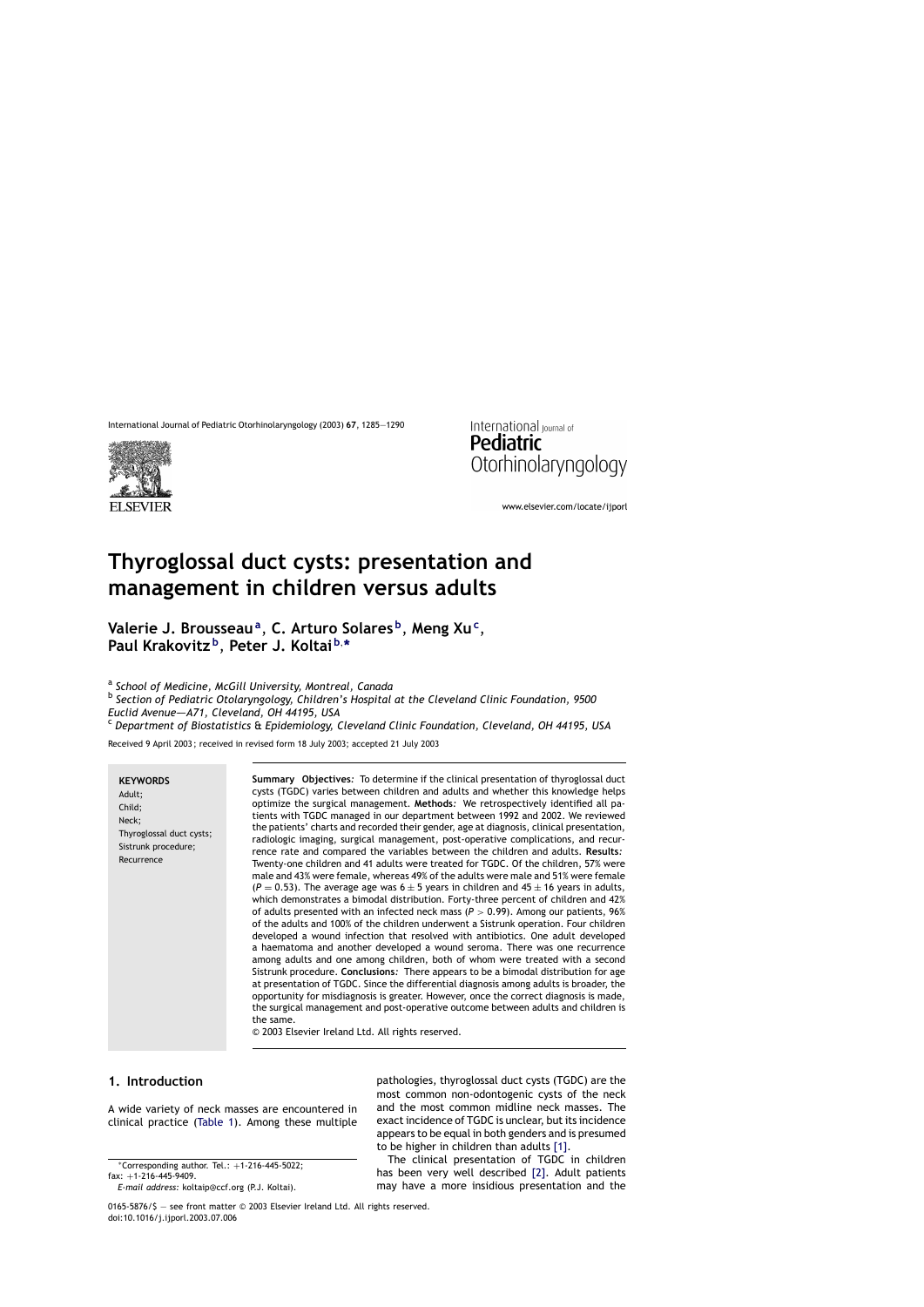<span id="page-1-0"></span>

Neck masses

Pyramidal lobe of the thyroid Thyroid adenoma Thyroid carcinoma Thyroglossal duct cyst Goiter Aberrant thyroid tissue Brachial cleft cyst Dermoid cyst Lymphadenopathy Hemangioma Lymphangioma Salivary gland tumor Laryngocele Sebaceous cyst Teratoma Tuberculosis

differential diagnosis is wider, thus making the diagnosis of TGDC more difficult. There are no reports in the literature describing the differences in clinical presentation between adults and children. The knowledge of these differences could potentially be helpful in the management of both of these groups presenting with TGDC.

We performed a retrospective chart review of all the cases of TGDC managed in our department in the last 10 years to determine if the clinical presentation of TGDC varies between children and adults and whether this knowledge helps optimize the surgical management. For the first time, we contrast the presentation, treatment and complications associated with TGDC in adults and children.

# **2. Methods**

# **2.1. Patients**

We performed a retrospective chart review to identify patients treated for TGDC in the Department of Otolaryngology and Communicative Disorders at the Cleveland Clinic Foundation between 1992 and 2002. Using billing numbers, 70 charts were identified and 63 were available for review. After reviewing the 63 charts, we found that 62 contained the diagnosis of TGDC. Thus, 62 patients were included in the study. The charts were reviewed, and the following information was recorded: age at diagnosis, gender, presentation, family history, location of the mass, radiologic evaluation, pre-operative diagnosis, surgery performed, post-operative diagnosis, recurrence, treatment of recurrence and complications.

## **2.2. Statistical methods**

Adult and pediatric groups were compared on the variables with two categories using Exact unconditional test, and on the variables with more than two categories using Fisher's exact test. The significance level for each hypothesis was 0.05. SAS software, Carey, NC, was used for all analyses.

# **3. Results**

#### **3.1. Patient demographics**

Of the 62 patients, 41 were adults and 21 were children. There were an approximately equal number of males (52%) and females (48%) in the overall population. In the adult group, there were 20 males and 21 females, and in the pediatric population, there were 12 males and 9 females. The average age at diagnosis was  $32 \pm 22.7$  years in the overall population, 45  $\pm$  16 years in the adult group, and 6  $\pm$  4.5 years in the pediatric group. Presenting symptoms are shown in [Table 2.](#page-2-0) One pediatric patient had a positive family history for TGDC; her mother had undergone a Sistrunk procedure as a child.

#### **3.2. Pre-operative conditions**

The pre-operative evaluation included physical exam, radiologic testing (i.e. neck CT, neck MRI, neck ultrasound, thyroid scan and barium swallow) and fine needle aspiration [\(Table 3\).](#page-2-0) The location of the mass in relation to the hyoid bone, as well as to the midline in our cohort, is summarized in [Table 4.](#page-2-0) Sixty cases were identified pre-operatively as TGDC. Two cases were identified post-operatively– —one was initially diagnosed as a branchial cyst and the other was only identified as ''neck mass.'' Six patients were known to have a recurrent TGDC, four were referred to us by another institution and two had been previously treated at our institution and experienced recurrent disease.

#### **3.3. Surgical management**

Fifty-nine cases were treated surgically with the technique originally described by Sistrunk [\[3\].](#page-5-0) Three (4%) of the adult cases and none of the pediatric cases were treated with simple excision. None of these patients had a recurrence. There were two recurrences among the patients who un-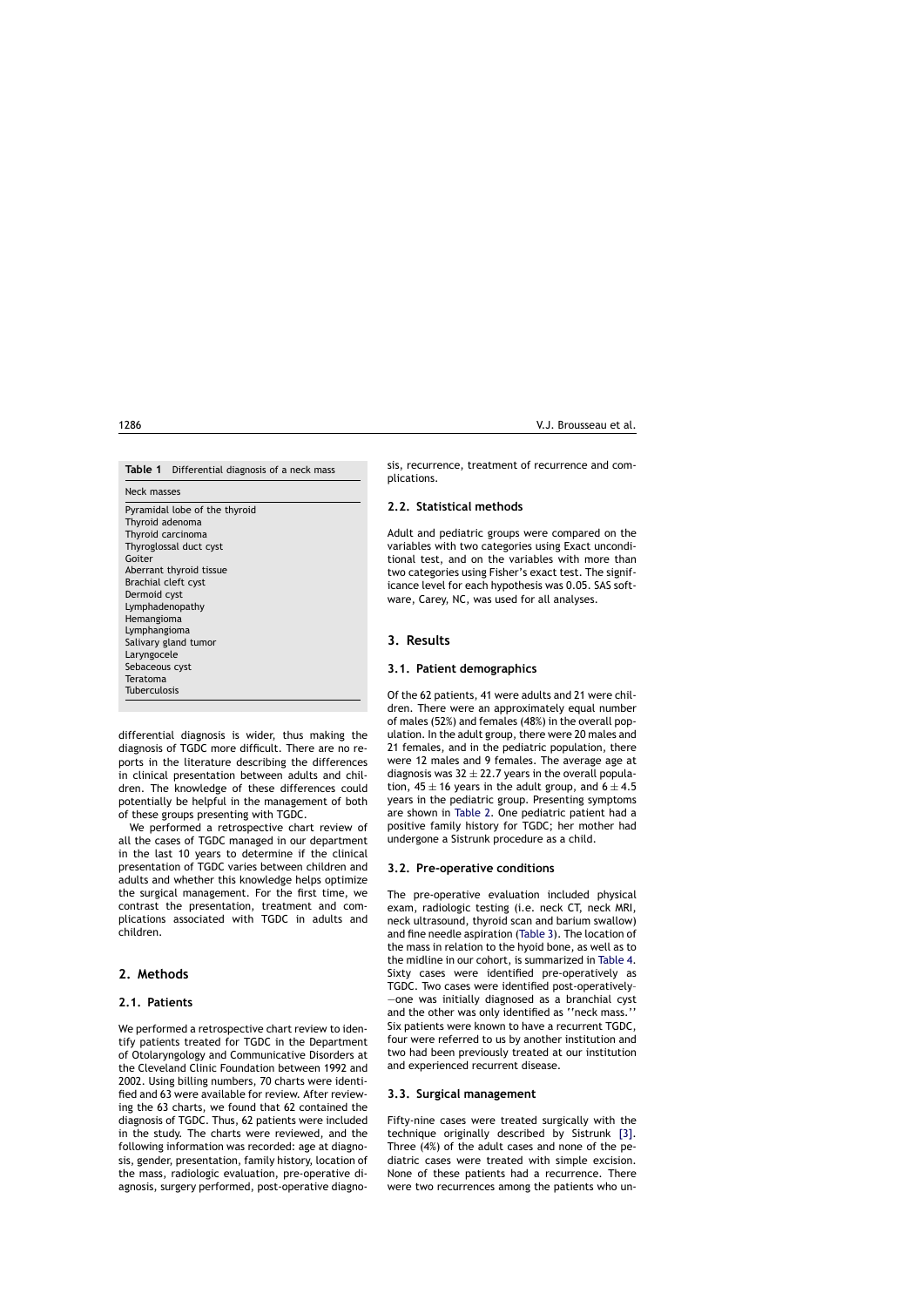| Presentation            | Total no. $(\%)$ $(n = 62)$ | Adult no. $(\%)$ $(n = 41)$ | Children no. $(\%)$ ( $n = 21$ ) |
|-------------------------|-----------------------------|-----------------------------|----------------------------------|
| <b>Mass</b>             | 30(48)                      | 22(54)                      | 8(38)                            |
| Recurrent mass          | 27(44)                      | 14 (34)                     | 13(34)                           |
| Infected mass           | 5(8)                        | 5(12)                       | 0                                |
| Recurrent infected mass | 21(34)                      | 12 (29)                     | 9(43)                            |
| Otitis media            | 1 $(2)$                     | 0                           | 1(5)                             |
| Pain                    | 3(5)                        | 3(7)                        | 0                                |
| Sore throat             | 2(3)                        | 2(5)                        | 0                                |
| Dysphagia               | 9(15)                       | 8(20)                       | 1(5)                             |
| Airway obstruction      | 2(3)                        | 1 $(2)$                     | 1(5)                             |
| Fistula                 | 1 $(2)$                     | 1 $(2)$                     | 0                                |
| <b>Globus</b>           | 5(8)                        | 5(12)                       | 0                                |
| <b>Hoarseness</b>       | 3(5)                        | 2(5)                        | 0                                |

<span id="page-2-0"></span>**Table 2** Presenting symptoms of thyroglossal duct cysts

|  | Table 3 Pre-operative evaluation |  |
|--|----------------------------------|--|
|--|----------------------------------|--|

| Work-up                | Total no. $(\%)$ ( $n = 62$ ) | Adult no. $(\%)$ $(n = 41)$ | Children no. $(\%)$ $(n = 21)$ |
|------------------------|-------------------------------|-----------------------------|--------------------------------|
| None                   | 1 $(2)$                       | 0                           | 1(5)                           |
| Ultrasound             | 20(32)                        | 10(24)                      | 10(48)                         |
| CT Scan                | 35(56)                        | 25(61)                      | 10(48)                         |
| <b>MRI</b>             | 2(3)                          | 1 $(2)$                     | 1(5)                           |
| Thyroid scan           | 3(5)                          | 2(5)                        | 1(5)                           |
| Barium swallow         | 1(2)                          | 1(2)                        | 0                              |
| Fine needle aspiration | 4(7)                          | 3(7)                        | 1(5)                           |

derwent their first Sistrunk at our institution: one among the adults and one among the children. Both patients underwent a second Sistrunk procedure. The pediatric patient required no further treatment, while the adult patient required a repeat Sistrunk with bilateral level 1A lymph node dissection. Four adult patients were referred to us for recurrent TGDC: one had multiple incision and drainage procedures as well as three excisions, one had two previous Sistrunk procedures and two had one previous Sistrunk procedure. All were treated with a successful repeat Sistrunk procedure at our institution.

### **3.4. Post-operative diagnosis and complications**

Post-operative diagnosis corroborated by pathology identified TGDC in 56 cases and recurrent TGDC in 6 cases. Post-operative complications were

| Table 4<br>Mass location      |                             |                                        |  |  |  |
|-------------------------------|-----------------------------|----------------------------------------|--|--|--|
| Total no. $(\%)$ ( $n = 62$ ) | Adult no. $(\%)$ $(n = 41)$ | Children no. $\binom{1}{0}$ $(n = 21)$ |  |  |  |
| Relative to the midline       |                             |                                        |  |  |  |
| 22(35)                        | 17(41)                      | 5(24)                                  |  |  |  |
| 4(6)                          | 4(10)                       | 0                                      |  |  |  |
| 4(6)                          | 1 $(2)$                     | 3(14)                                  |  |  |  |
| 32 (52)                       | 19 (46)                     | 13(62)                                 |  |  |  |
| Relative to the hyoid bone    |                             |                                        |  |  |  |
| 6(10)                         | 3(7)                        | 3(14)                                  |  |  |  |
| 8(13)                         | 6(15)                       | 2(10)                                  |  |  |  |
| 30(48)                        | 17 (42)                     | 13(62)                                 |  |  |  |
| 17(27)                        | 14 (34)                     | 3(14)                                  |  |  |  |
| 1 $(2)$                       | 1(2)                        | 0                                      |  |  |  |
|                               |                             |                                        |  |  |  |

**Table 4** Mass location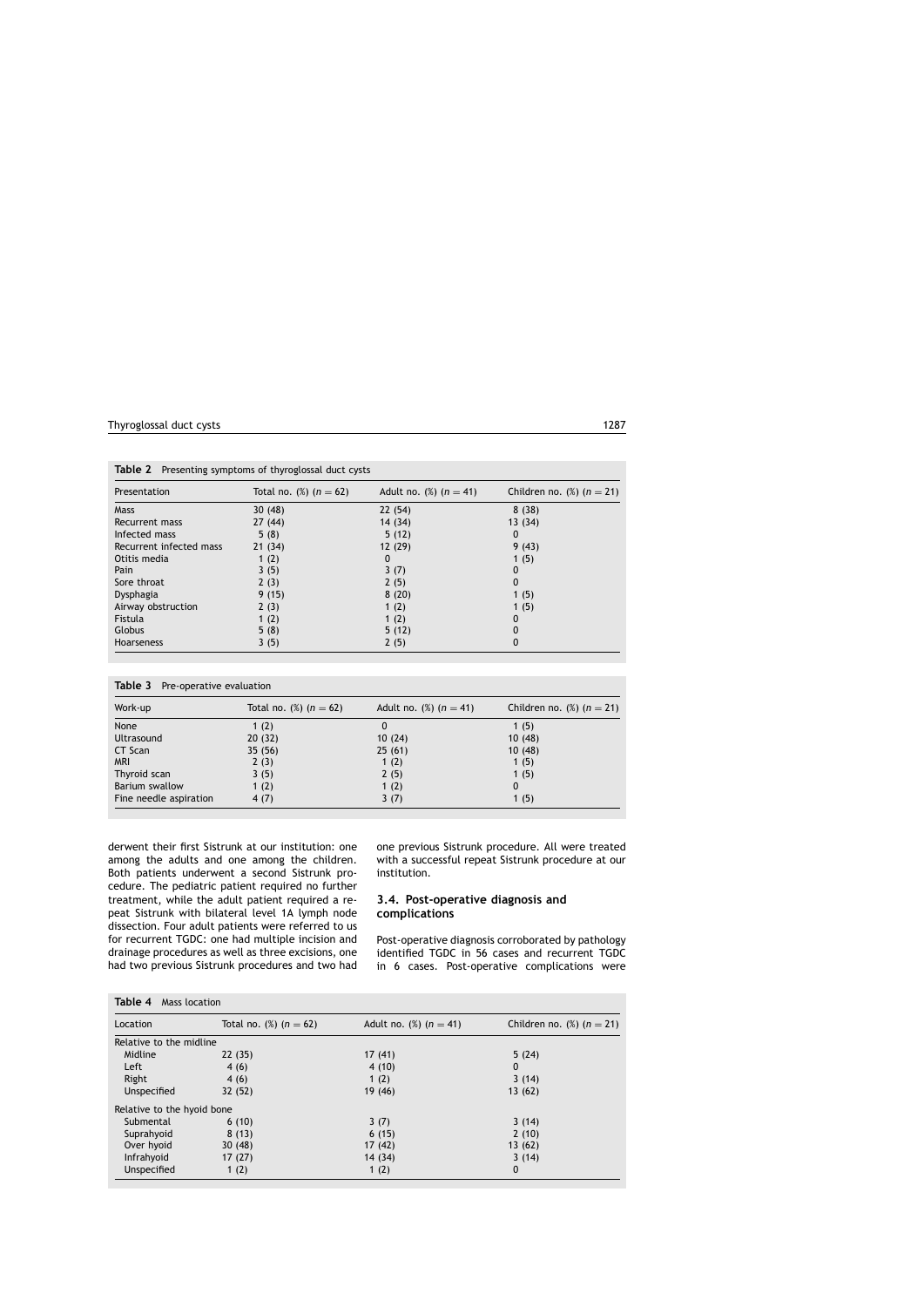encountered in eight patients (12.9%), including wound infection (5), seroma (1) or recurrence (2). This represents a total of three (7%) adult and five (24%) pediatric complications (*P* < 0.08). There were no cases of hypothyroidism secondary to the procedure. All complications were found in patients that underwent a Sistrunk procedure.

# **4. Discussion**

#### **4.1. Patient demographics**

In accord with the literature, we report an equal incidence of TGDC in males in females. However, contrary to previously described demographics [4-6] and commonly held beliefs, we report a high incidence of TGDC in adults. These findings are not altogether unusual because a number of other studies have also reported similar results, and these numbers may be directly influenced by local demographics [\[7—12\].](#page-5-0) Furthermore, close examination of the meta-analysis performed by Allard [\[1\]](#page-5-0) reveals that about half of the cases present before age 20 and that there is a similar incidence between patients under 10 (31.5%) and above 30 (34.6%). Given these observations, we question whether the assumption of increased incidence of TGDC in childhood is truly substantiated. It may be more appropriate to claim that the most common age of presentation is the first decade of life, but there appears to be a bimodal distribution of TGDC as evidenced in our patient cohort.

#### **4.2. Presenting symptoms of TGDC**

Mass and infection, either as a single or recurrent event, are the two main presenting symptoms of TGDC. Other possible symptoms reported in the literature include: fistula, dysphagia, cough, respiratory obstruction and pain. There is little data as to the incidence of symptoms in patients with TGDC, but Josephson and Spencer [\[12\]](#page-5-0) report that 65.7% of their patients presented with a mass or recurrent mass. In our study, a mass was present in 92% and infection in 42% of patients. Adults were significantly more likely than children to present with a complaint other than mass or infection (*P* < 0.024), including pain, sore throat, dysphagia, hoarseness, globus and fistula formation. Airway obstruction occurred equally in children and adults. Otitis media appeared to be exclusive to children, although given the small number in our series is difficult to draw general conclusions. In this case,

TGDC was diagnosed during a thorough head and neck exam. This underlines the importance of assessing children for the presence of congenital abnormalities.

#### **4.3. Genetics**

Only one of our patients, a 6-year-old girl, had a family history of TGDC. There have been few reports of familial occurrence none of which described a clear pattern of inheritance [\[13—18\].](#page-5-0) However, a female predominance and some pattern of autosomal dominance have been observed [\[15\].](#page-5-0) It has also been suggested that the female predominance may be due to genetic imprinting, but there is no data supporting this theory at this time [\[15\].](#page-5-0) There may be a higher incidence of familial TGDC than that currently reported in the literature. Perhaps routine genetic testing could be useful in identifying patients with familial TGDC, which could lead to a better understanding of the etiologic factors relevant to this condition.

#### **4.4. TGDC location**

Basic thyroid, tongue and hyoid embryology is crucial to the understanding the possible anatomical positions of TGDC. The tongue has a mixed embryological origin. Its anterior section derives from the ectoderm and its posterior section from the endoderm. During the fourth week of development, the thyroid anlage is formed as an invagination of the endodermal cells in the tongue and descends as a bilobed diverticulum towards its mature position. The tract, followed by the thyroid, remains patent until the eighth week of development and is located ventrally to the developing hyoid bone and anterior to the thyroid membrane. Failure of the thyroglossal tract to involute can result in TGDC anywhere along its path. Furthermore, because the hyoid anlagen merge in the midline, the thyroglossal tract may become entrapped resulting in involvement of the periosteum or even the bone itself.

A meta-analysis by Allard [\[1\]](#page-5-0) found that 2% of TGDC were intralingual, 24% suprahyoid, 60% between the hyoid and thyroid cartilage and 13% suprasternal. Although our data is presented using different terminology, the overall distribution of location is similar to that presented by Allard. There was no significant difference in TGDC frequency of location between the adults and children in our study. This observation suggests that TGDC pathophysiology must be similar in the two groups. More data regarding the location of TGDC in children and adults is needed to confirm this hypothesis.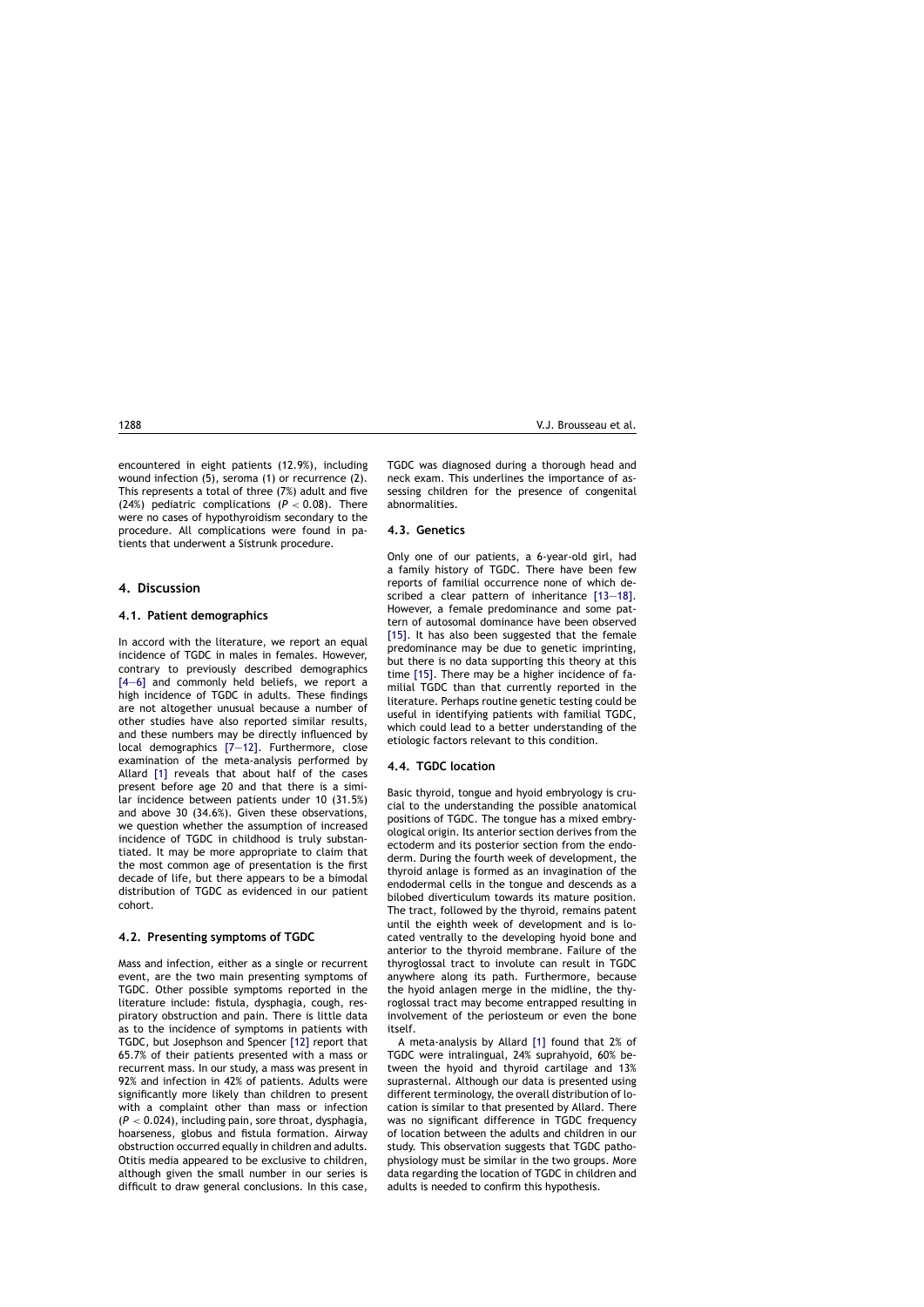#### **4.5. Pre-operative evaluation**

The pre-operative evaluation of these patients may consist of a thorough head and neck exam with emphasis on identifying normally positioned thyroid tissue, and confirming the presence of normal thyroid tissue at the time of surgery. Pre-operative imaging such as ultrasonography, neck CT and MRI and radioisotope thyroid scanning can be used to identify the presence of normal thyroid tissue.

There is some controversy regarding the radiological investigation of TGDC. This issue is particularly important in children where inadvertent removal of ectopic thyroid gland that may be the only functioning thyroid tissue could lead to post-operative hypothyroidism and a life-long need for medication. The incidence of ectopic thyroid tissue, in the absence of a normally positioned thyroid, is reported to be between 1 and 2% [\[19\].](#page-5-0)

According to a recent survey of pediatric surgical practices in the United Kingdom, ultrasound and radioisotope scans are the most common pre-operative imaging studies requested [\[20\].](#page-5-0) In our study, patients underwent either neck ultrasonography or CT. Despite the minimal use of thyroid radioisotope imaging none of the 62 patients developed hypothyroidism. We prefer ultrasound as the method of choice to determine the presence of normal thyroid tissue due to its low cost and availability. Nevertheless, complementary imaging may be used in selected cases based on the clinical presentation and pathological suspicion.

#### **4.6. Surgical management**

Thyroglossal duct cysts have long been known to recur when treated with resection only. Wenglowski [\[21\]](#page-5-0) was the first to observe from his embryological studies that resection of the cyst together with the central portion of the hyoid and en bloc resection of the thyroglossal tract up to the foramen caecum would be necessary to prevent recurrence. It is based on these observations that Sistrunk designed his surgical technique. Other possible surgical approaches described include: Schlange procedure, marsupialization, shallow core out procedure and sclerotherapy [\[3,21—25\].](#page-5-0)

One of our patients underwent three previous excisions before being referred to our institution, which underlines the importance of removing all elements of the tract at the time of surgery. Also, a thorough examination of the resected specimen may help prevent recurrences. Although some cases in our series were treated by local excision, we favor the Sistrunk procedure as the surgical method of choice for the treatment of TGDC. Despite an adequate Sistrunk operation, some patients may develop recurrences. In our series, two patients originally treated at our institution with a Sistrunk operation developed a recurrence. In recalcitrant cases, the surgeon should consider further dissection of the neck to remove all tract remnants [\[26\].](#page-5-0)

Our data set is too small to determine whether the recurrence rate was significantly different between the adults and children. Given the low recurrence rate after performing a Sistrunk procedure, this issue would be best analyzed by a meta-analysis or a larger study.

#### **4.7. Post-operative diagnosis**

Post-operative diagnosis confirmed the preoperative diagnosis of TGDC all patients included in this study. Pathological examination of all specimens that are removed is crucial to rule out TGDC cancer, particularly in older patients. Although TGDC cancer occurs in less than 1% [\[1\]](#page-5-0) of TGDC cases, its presence would require a different management than simple TGDC. Although much controversy surrounds the appropriate management of TGDC cancer, recent studies have concluded that in most patients with a normal thyroid gland, the Sistrunk operation represents adequate treatment [\[27—29\].](#page-5-0)

#### **4.8. Sistrunk complications**

The Sistrunk procedure is associated with a diverse set of complications with an unclear incidence. Recent reports have found a 29% incidence of complications in patients who are younger than 18 years [\[30\]](#page-5-0) and a 12% incidence in adults [\[12\].](#page-5-0) Our results are consistent with these reports. Even though the complication rate was lower in the adults (7%) than in the children (24%), the difference was not significant. However, this could be due to our small sample size. The Sistrunk procedure is known to be a relatively safe operation. Nevertheless, better knowledge of the complication rates could lead to improvement in surgical technique and peri-operative care of the patients.

#### **5. Conclusion**

In our study, the incidence of TGDC was equal in males and females and had a bimodal distribution with similar incidence in children and adults. The results of our study suggest that contrary to current opinion, the incidence of TGDC may not be greater in children, although the incidence is